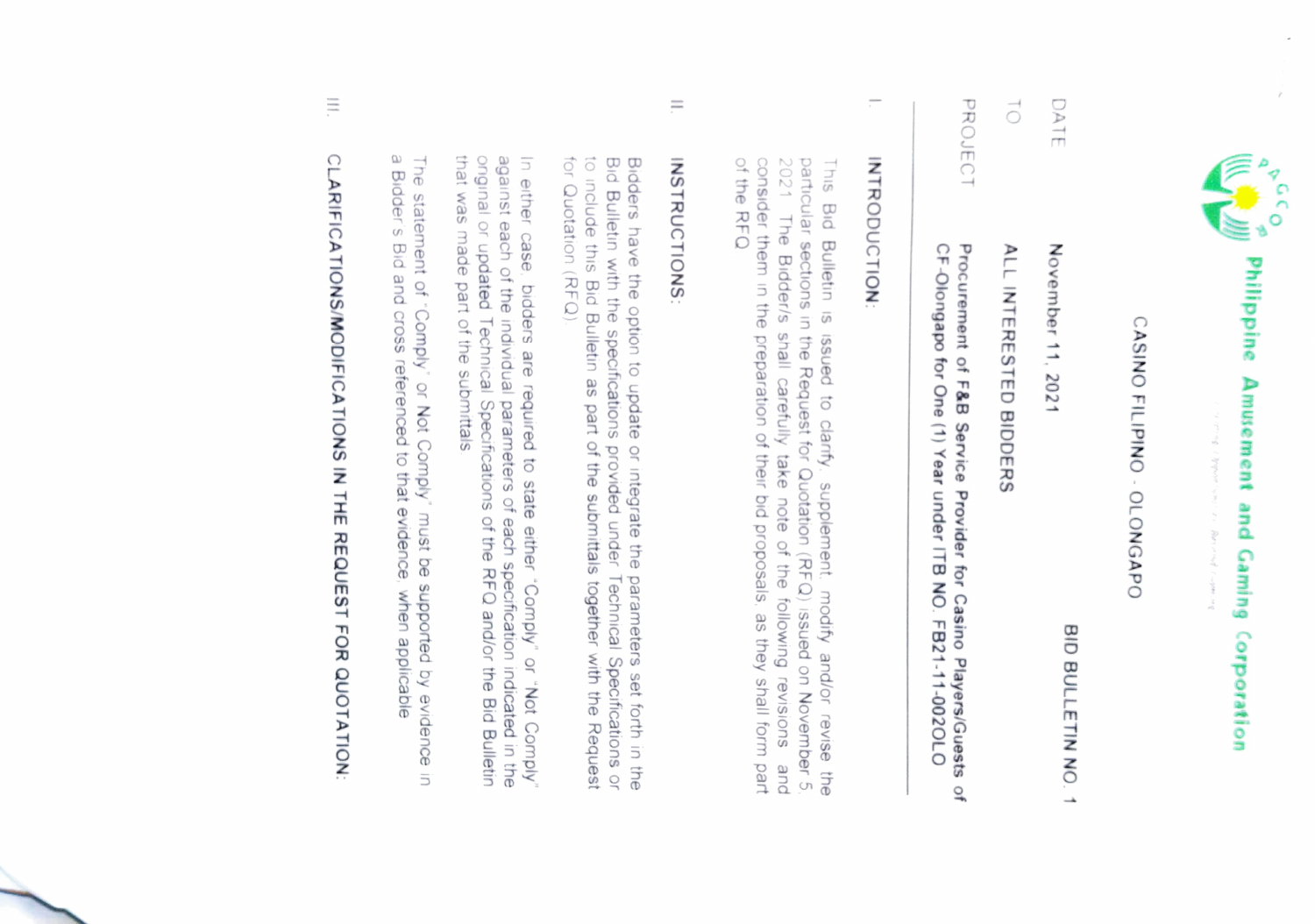#### BID BULLETIN NO. 1

Please effect the following changes in the Request for Quotation:

|             | Ι.                 | <b>TECHNICAL SPECIFICATIONS</b>                                                                                                                                                                                                                                                                                                                                                                                                                                                                                                                                                                                                             |                                                                                                                                                                                                                                                                                                                                                                                                                                                                                          |                                                                                                                                      |
|-------------|--------------------|---------------------------------------------------------------------------------------------------------------------------------------------------------------------------------------------------------------------------------------------------------------------------------------------------------------------------------------------------------------------------------------------------------------------------------------------------------------------------------------------------------------------------------------------------------------------------------------------------------------------------------------------|------------------------------------------------------------------------------------------------------------------------------------------------------------------------------------------------------------------------------------------------------------------------------------------------------------------------------------------------------------------------------------------------------------------------------------------------------------------------------------------|--------------------------------------------------------------------------------------------------------------------------------------|
|             |                    | <b>SCOPE OF SERVICES</b>                                                                                                                                                                                                                                                                                                                                                                                                                                                                                                                                                                                                                    |                                                                                                                                                                                                                                                                                                                                                                                                                                                                                          |                                                                                                                                      |
| PAGE<br>NO. | <b>ITEM</b><br>NO. | <b>FROM</b>                                                                                                                                                                                                                                                                                                                                                                                                                                                                                                                                                                                                                                 | TO                                                                                                                                                                                                                                                                                                                                                                                                                                                                                       | Bidders must state here<br>either "Comply" or "Not<br>Comply" against each of<br>the individual parameters<br>of each Specification. |
| 2           | 1                  | The Service Provider undertakes to<br>provide the Services, specifically, the<br>provision of food and beverages and<br>the incidental services for sanitation<br>and<br>cleaning, including all the<br>necessary labor materials, supplies<br>and<br>equipment,<br>to<br>PAGCOR<br>customers, players and guests at<br>Casino Filipino - Olongapo.                                                                                                                                                                                                                                                                                         | Exclusion of the said provision<br>from the RFQ.                                                                                                                                                                                                                                                                                                                                                                                                                                         |                                                                                                                                      |
| 2           | 4                  | The Service Provider/Supplier shall<br>have sufficient manpower to provide<br>the Services and shall own, legally<br>possess and/or have access to all<br>the necessary kitchen and restaurant<br>supplies,<br>utensils,<br>equipment<br>necessary for the delivery of the<br>Service, such as, but not limited to:<br>i.<br>Spoons, forks, knives and<br>chopping boards;<br>ii.<br>Plates, glasses, cups and<br>saucers:<br>III.<br>Various cookwares;<br>İV.<br>Various<br>tablecloths<br>and<br>napkins;<br>Stoves, ovens, microwave<br>V.<br>ovens, and<br>VI.<br>Spices and clean containers<br>for the different food<br>ingredients | The Service Provider/Supplier<br>shall have sufficient manpower<br>to provide the Services and shall<br>own, legally possess and/or have<br>access to all the necessary<br>kitchen and restaurant supplies,<br>utensils, equipment necessary<br>for the delivery of the Service,<br>such as, but not limited to:<br>i.<br>Disposable<br>Spoons,<br>Forks & Knives:<br>ii.<br>Delivered food should be<br>in a Paper Meal Box,<br>Silver Laminated or<br>Styropor Meal Box<br>with cover, |                                                                                                                                      |
| 3           | 9                  | The<br>SERVICE<br>PROVIDER/<br>SUPPLIER personnel shall, at all<br>times, wear their prescribed uniform<br>including, but not limited to, aprons,<br>headdress / haircaps / hairnet and<br>gloves.                                                                                                                                                                                                                                                                                                                                                                                                                                          | The<br><b>SERVICE</b><br>PROVIDER/<br>SUPPLIER personnel shall, at all<br>times, wear their prescribed<br>uniform including, but not limited<br>to, aprons, headdress / haircaps /<br>hairnet and gloves during food<br>preparation.                                                                                                                                                                                                                                                     |                                                                                                                                      |